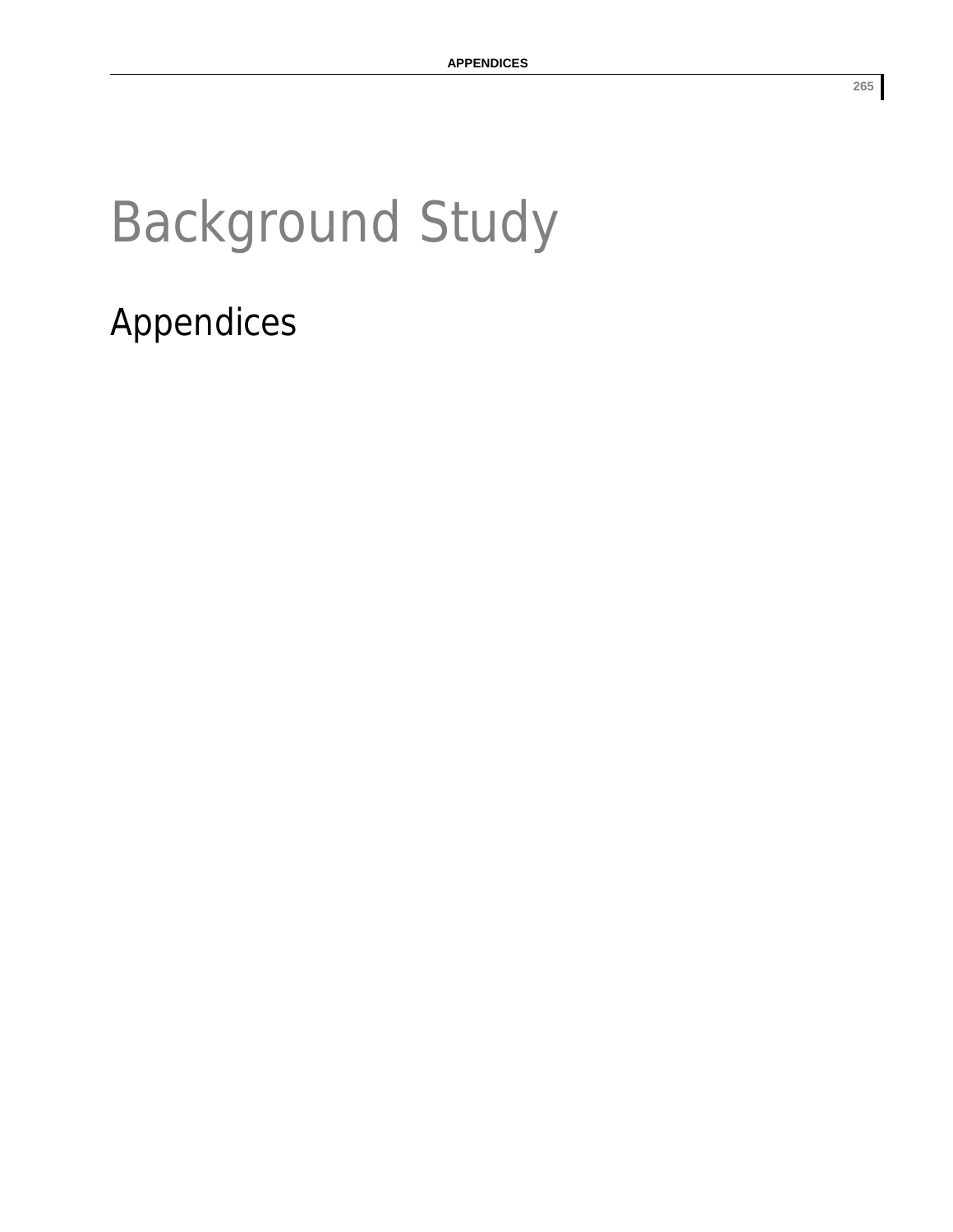**Appendix A Map 1: Ottawa River Watershed** 



Source: Ted Hiscock, Ontario Ministry of Natural Resources Source: Ted Hiscock, Ontario Ministry of Natural Resources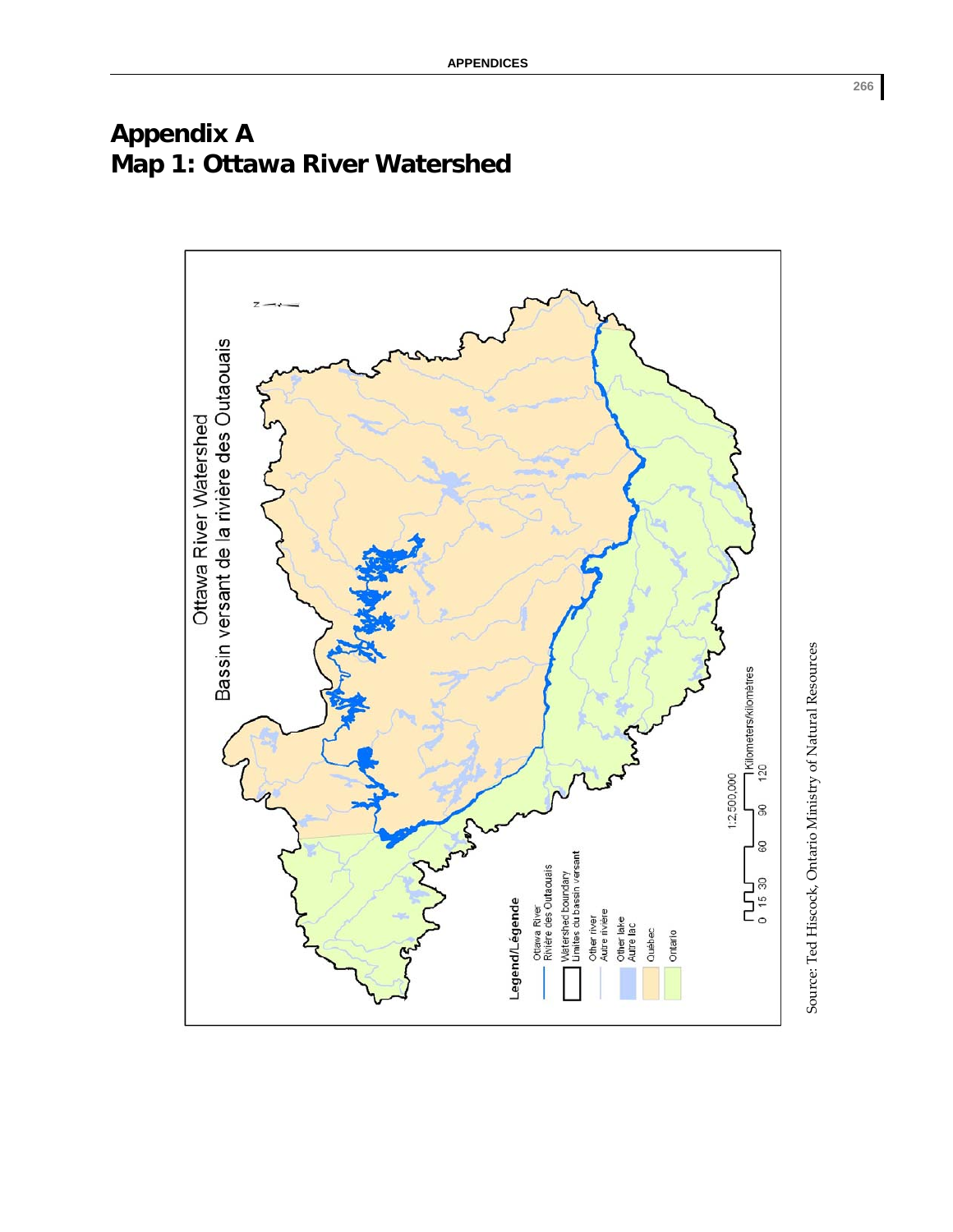

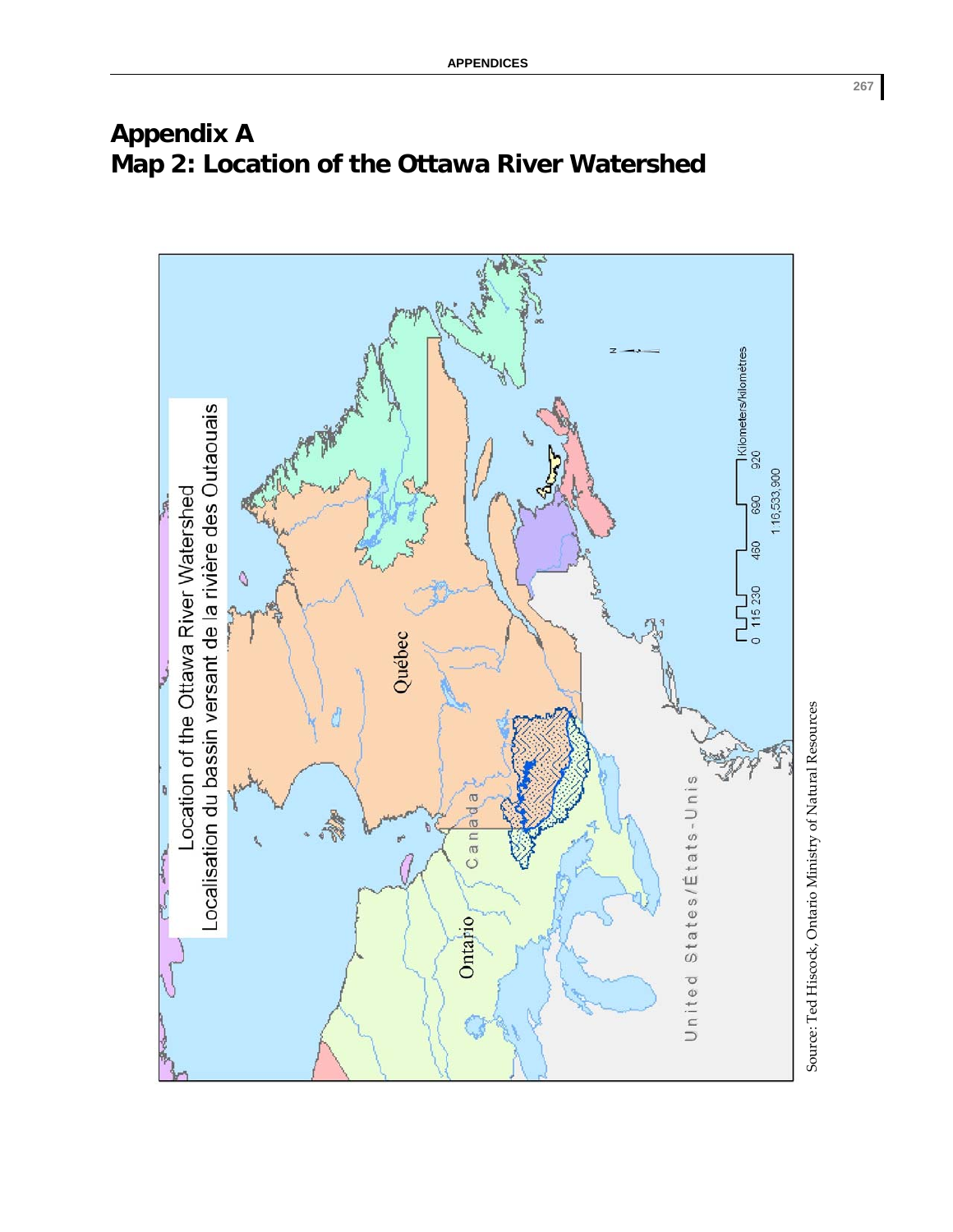#### **Appendix A Map 3: Ottawa River Watershed - Section 1 - Montreal to Ottawa**

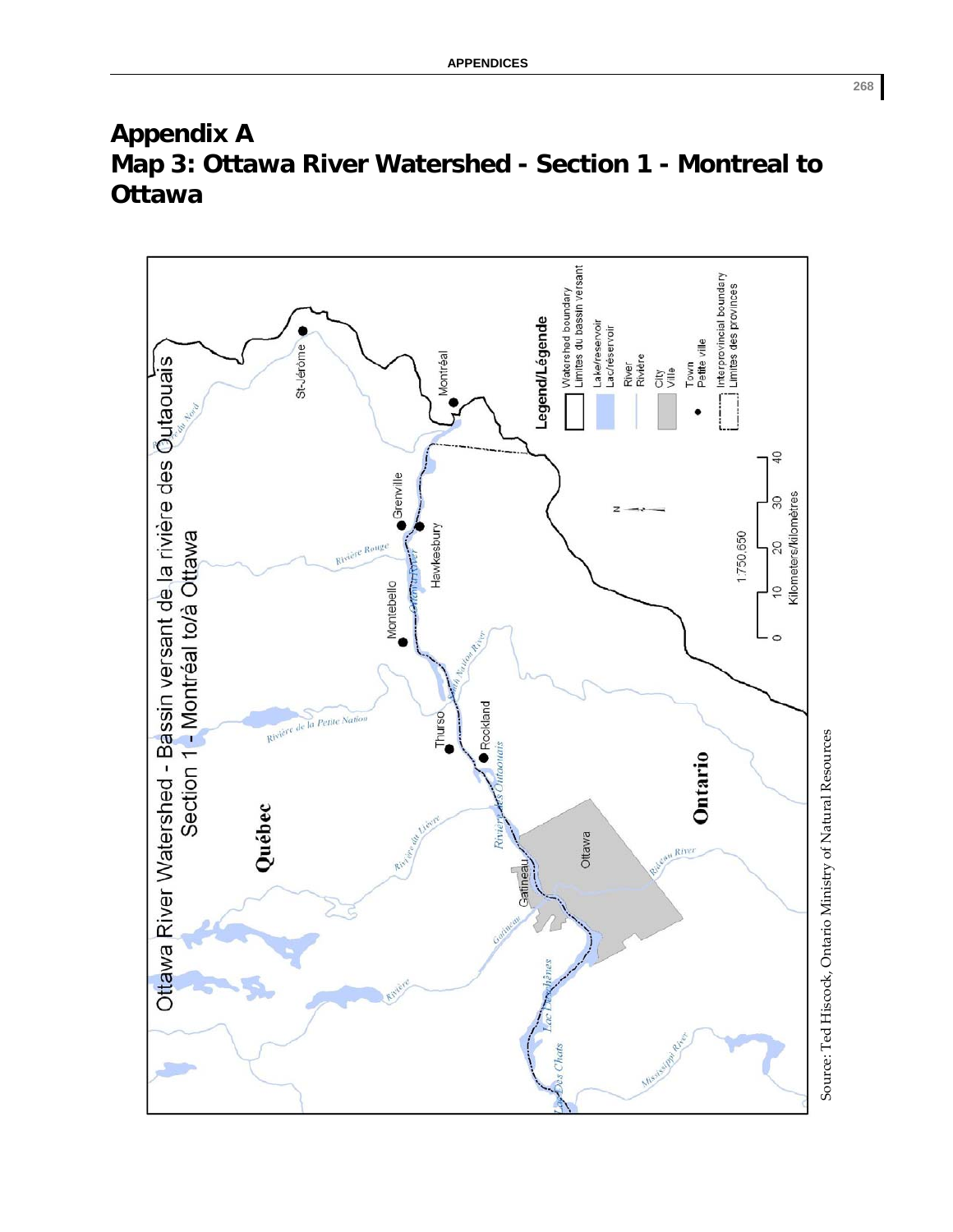#### **Appendix A Map 4: Ottawa River Watershed - Section 2 - Ottawa to Mattawa**

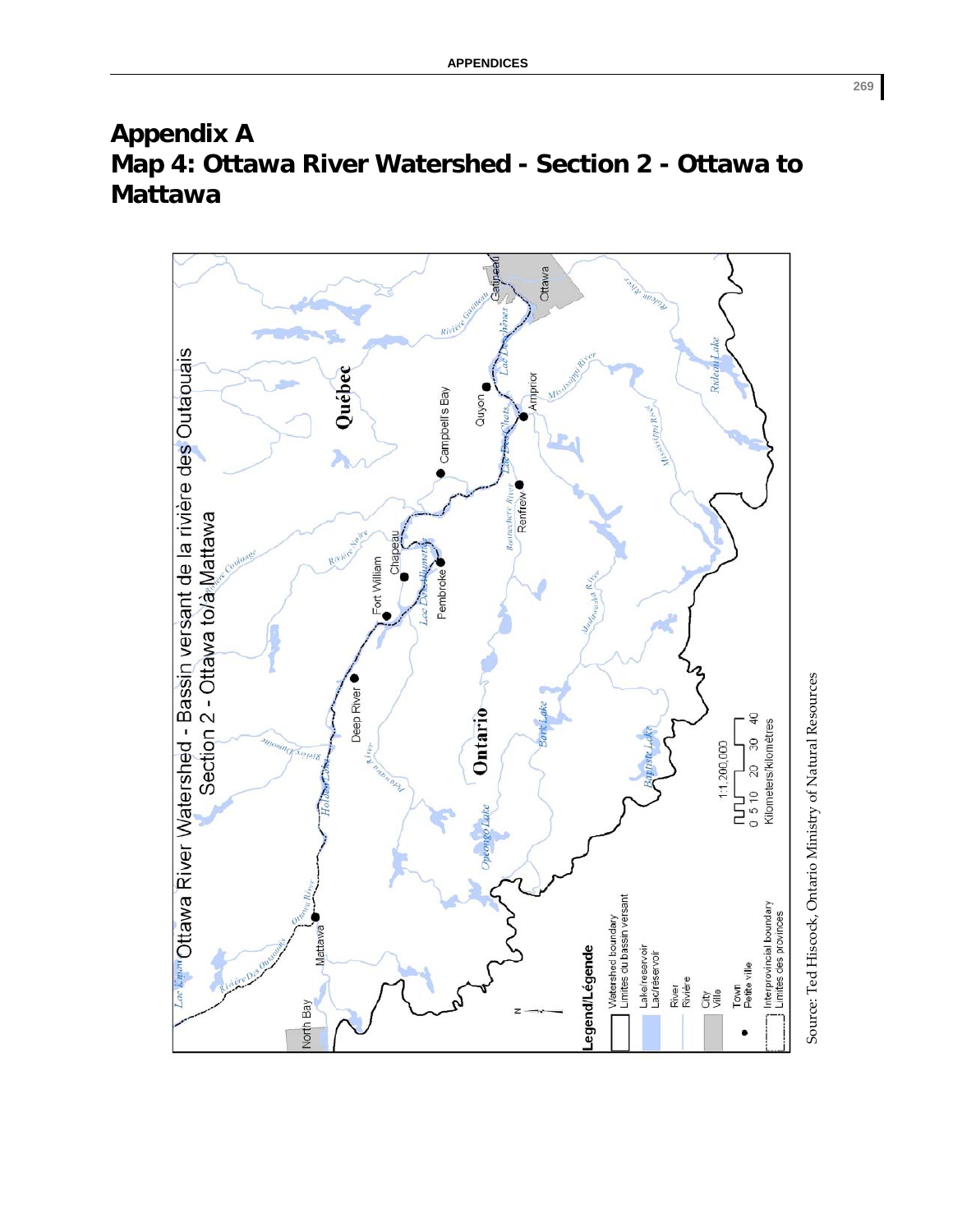#### **Appendix A Map 5: Ottawa River Watershed - Section 3 - Mattawa to Source**



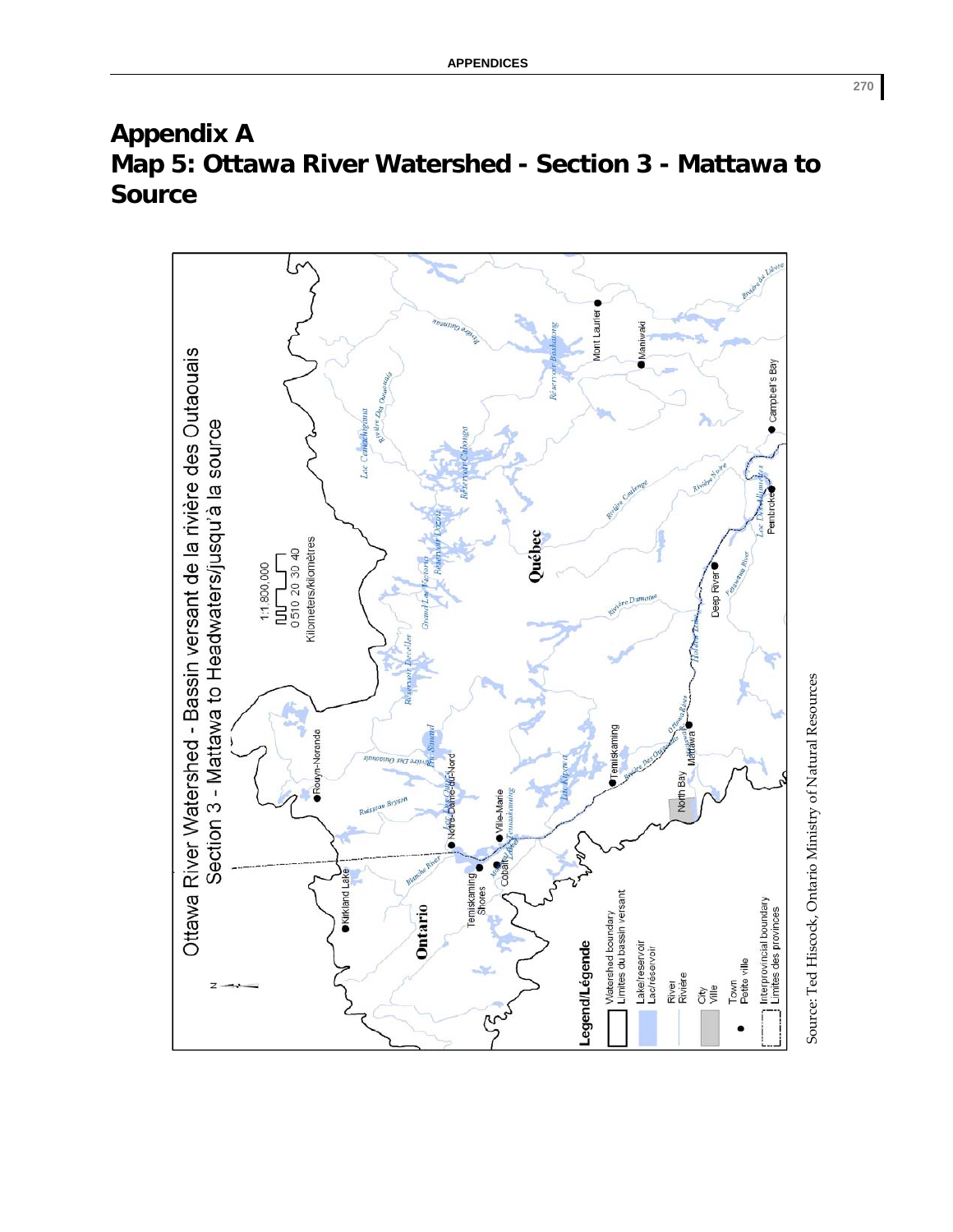

#### **Appendix A Map 6: Ottawa River Watershed – Surficial Materials**

entrained by glaciers and deposited at a distance without being sorted. Other sediments were picked up and reworked by glacial melt water, or transported and deposited by river or wind action. Some sediments are organic or volcanic in origin. Sediments are classified according to the manner in which they were transported and deposited.



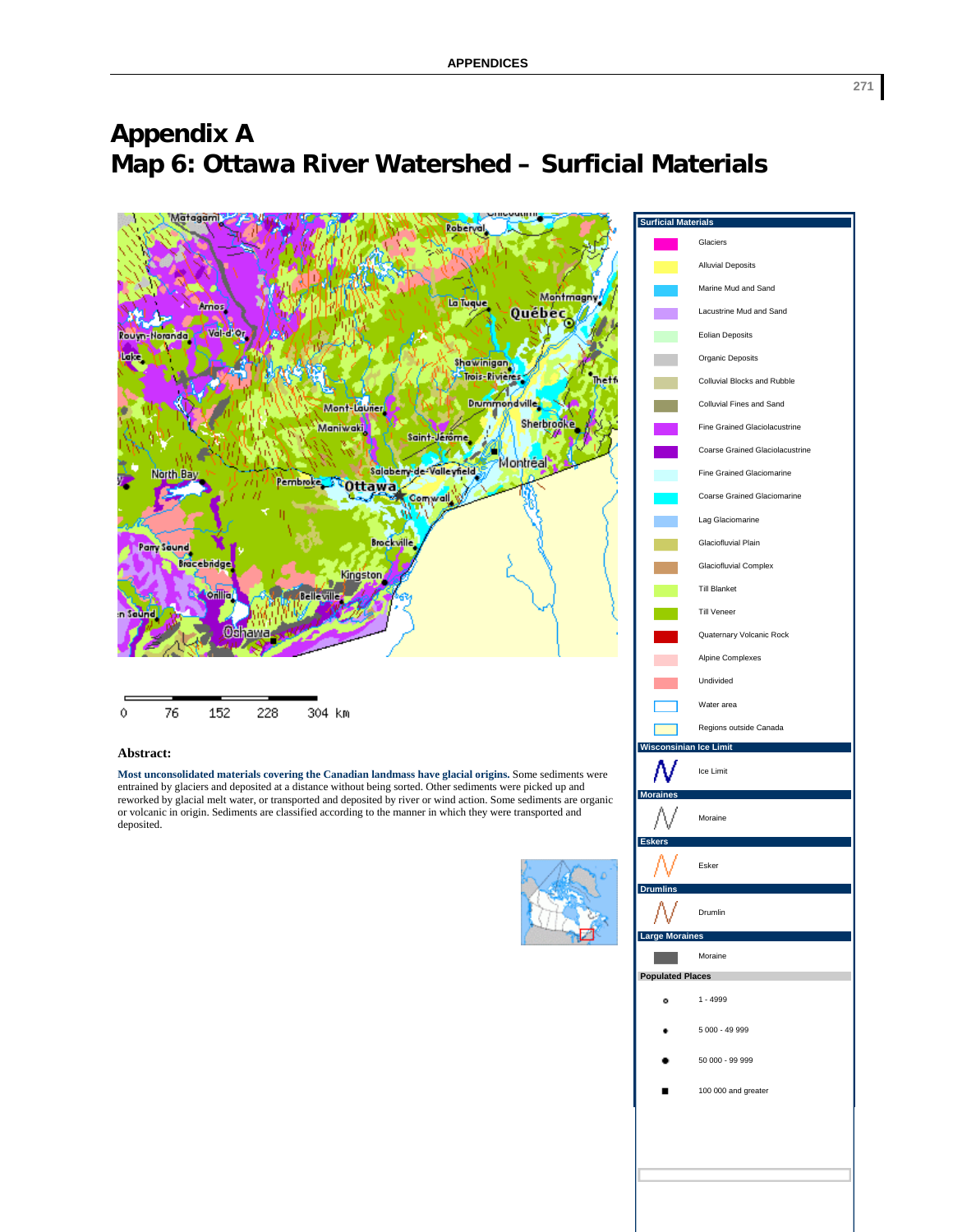|                   | Provincial and Territorial Capital      |
|-------------------|-----------------------------------------|
|                   | National Capital                        |
| <b>Boundaries</b> |                                         |
|                   | International                           |
|                   | Provincial / Territorial                |
|                   | Canada / Kalaallit Nunaat dividing line |
|                   | EEZ (200 mile)                          |

Source: This map was taken from the Atlas of Canada http://atlas.gc.ca/ © 2005. Produced under licence from Her Majesty the Queen in Right of Canada, with permission of Natural Resources Canada.

**272**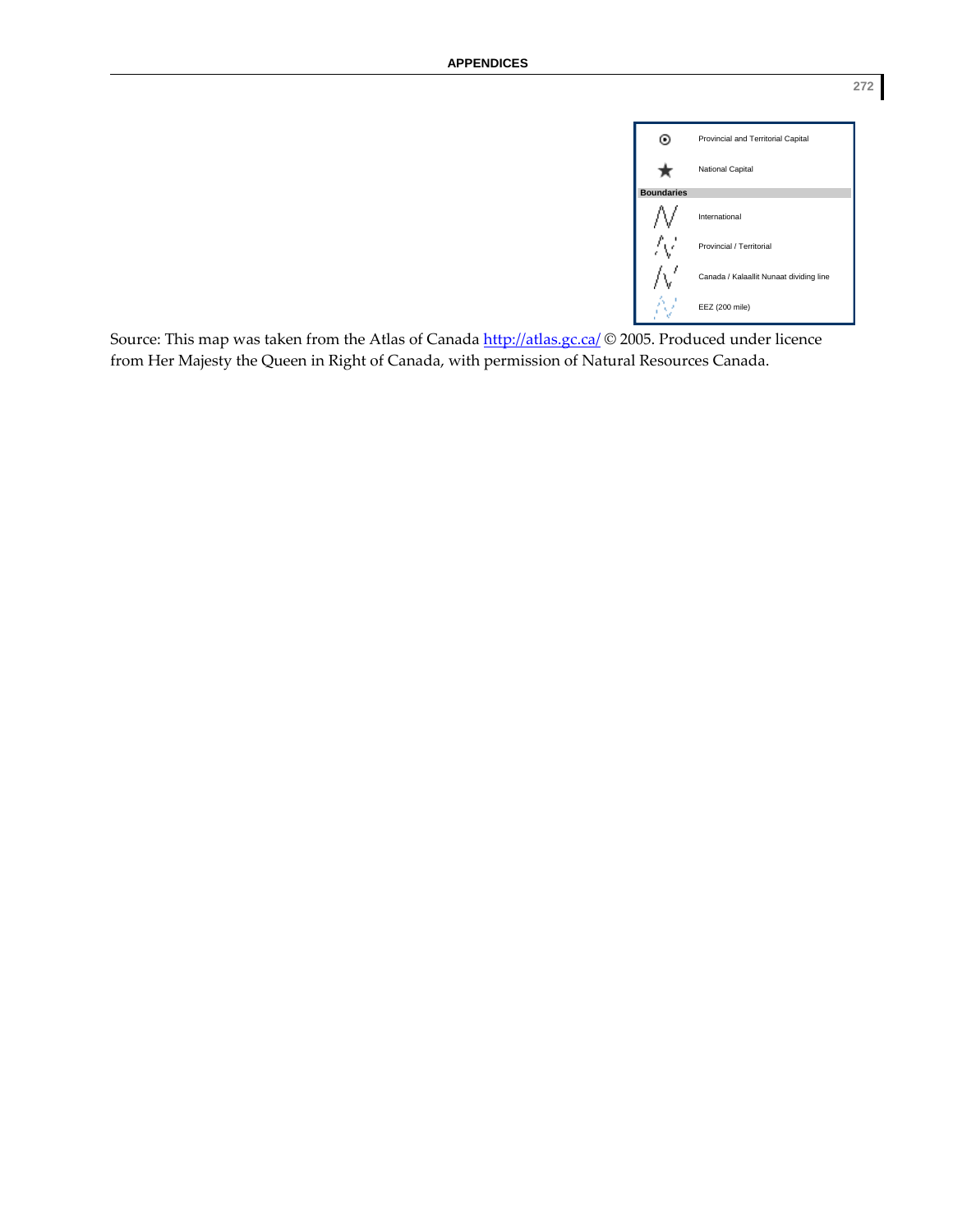

#### **Appendix A Map 7: Ottawa River Watershed – Forested Ecozones**

Source: This map was taken from the Atlas of Canada http://atlas.gc.ca/ © 2005. Produced under licence from Her Majesty the Queen in Right of Canada, with permission of Natural Resources Canada.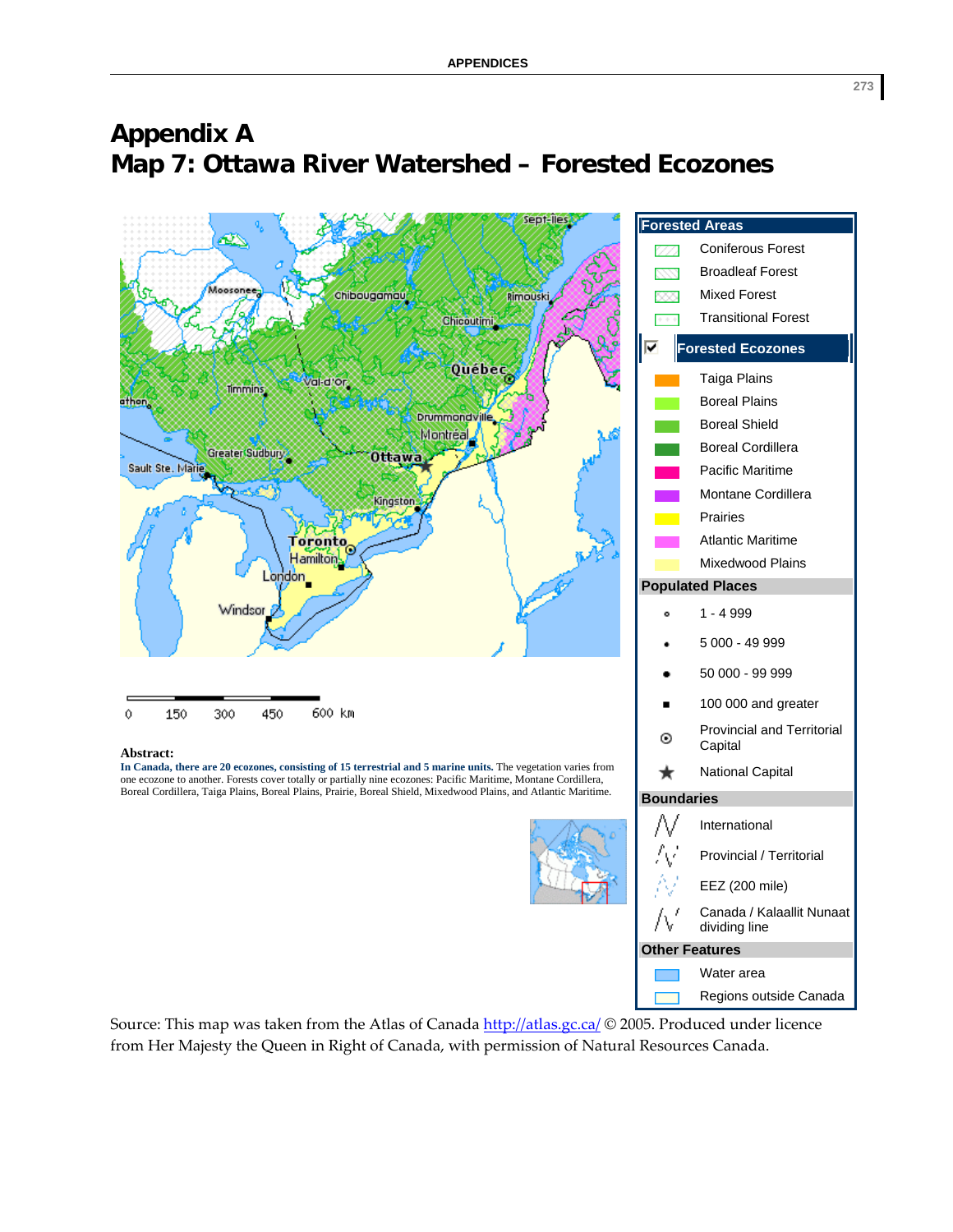

#### **Appendix A Map 8: Ottawa River Watershed – Wetlands and Forests**

Source: This map was taken from the Atlas of Canada http://atlas.gc.ca/ © 2005. Produced under licence from Her Majesty the Queen in Right of Canada, with permission of Natural Resources Canada.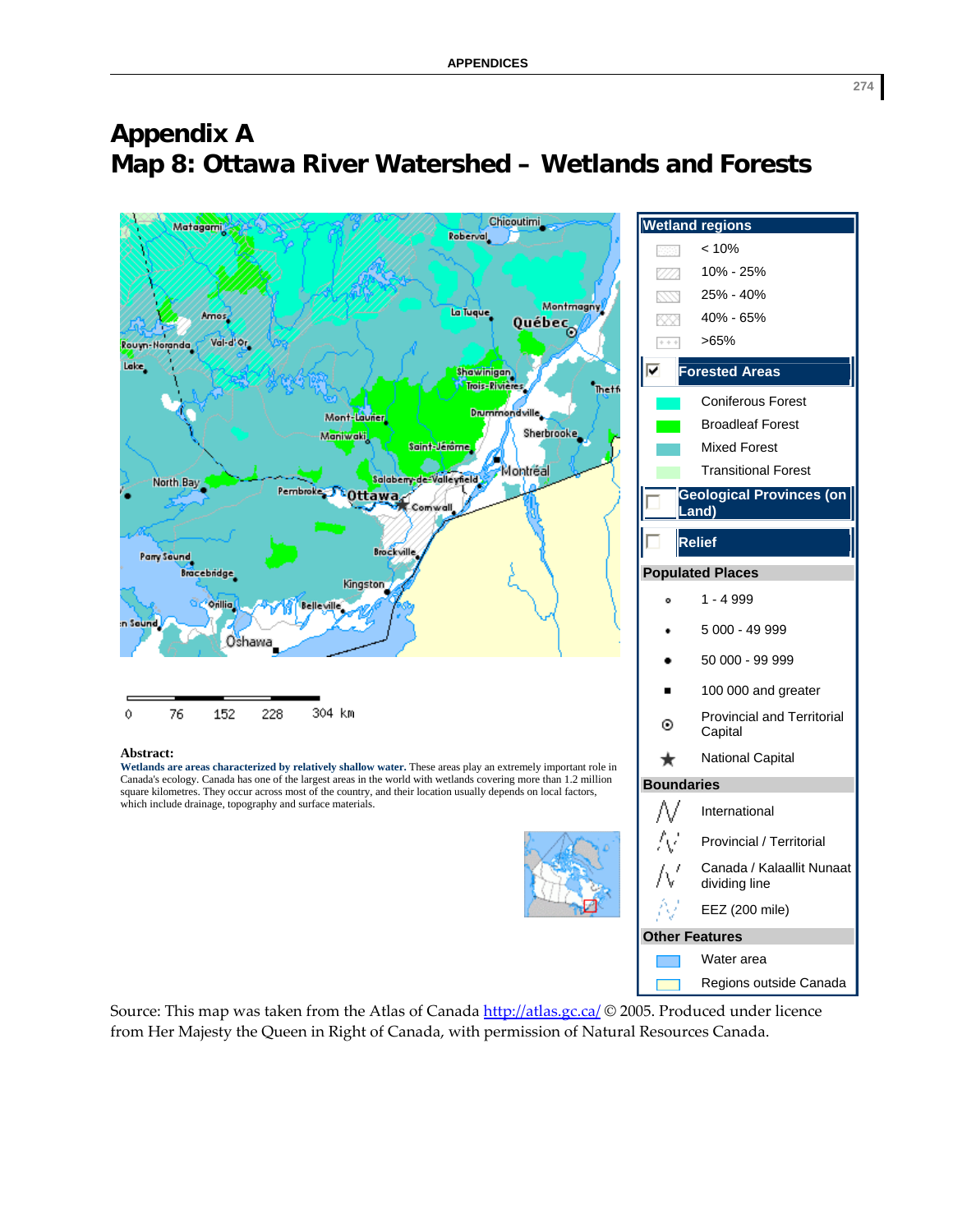#### **Appendix A Map 9: Ottawa River Watershed – Presence of Humans in Forested Areas**



Source: This map was taken from the Atlas of Canada http://atlas.gc.ca/ © 2005. Produced under licence from Her Majesty the Queen in Right of Canada, with permission of Natural Resources Canada.

|                       | <b>Population Density by</b><br>Census Division, 1996<br>(persons/square kilometre) |
|-----------------------|-------------------------------------------------------------------------------------|
|                       | Less than 1                                                                         |
| zzi                   | 1 to 9.9                                                                            |
|                       | 10 to 69.9                                                                          |
| w                     | 70 to 599.9                                                                         |
| 9999.                 | 600 to 1 999.9                                                                      |
| <b>WARNER</b>         | Greater than 2000                                                                   |
|                       | <b>Kilometres of Roads per</b><br><b>Ecoregion</b>                                  |
|                       | <b>Forested Areas</b>                                                               |
|                       | <b>Coniferous Forest</b>                                                            |
|                       | <b>Broadleaf Forest</b>                                                             |
|                       | <b>Mixed Forest</b>                                                                 |
|                       | <b>Transitional Forest</b>                                                          |
|                       | <b>Populated Places</b>                                                             |
| ۰                     | 1 - 4 999                                                                           |
|                       | 5 000 - 49 999                                                                      |
|                       | 50 000 - 99 999                                                                     |
|                       | 100 000 and greater                                                                 |
| ⊙                     | <b>Provincial and Territorial</b><br>Capital                                        |
|                       | <b>National Capital</b>                                                             |
| <b>Boundaries</b>     |                                                                                     |
|                       | International                                                                       |
|                       | Provincial / Territorial                                                            |
|                       | EEZ (200 mile)                                                                      |
|                       | Canada / Kalaallit<br>Nunaat dividing line                                          |
| <b>Road network</b>   |                                                                                     |
|                       | Road network                                                                        |
|                       | Ferry route                                                                         |
| <b>Other Features</b> |                                                                                     |
|                       | Water area                                                                          |
|                       | Regions outside Canada                                                              |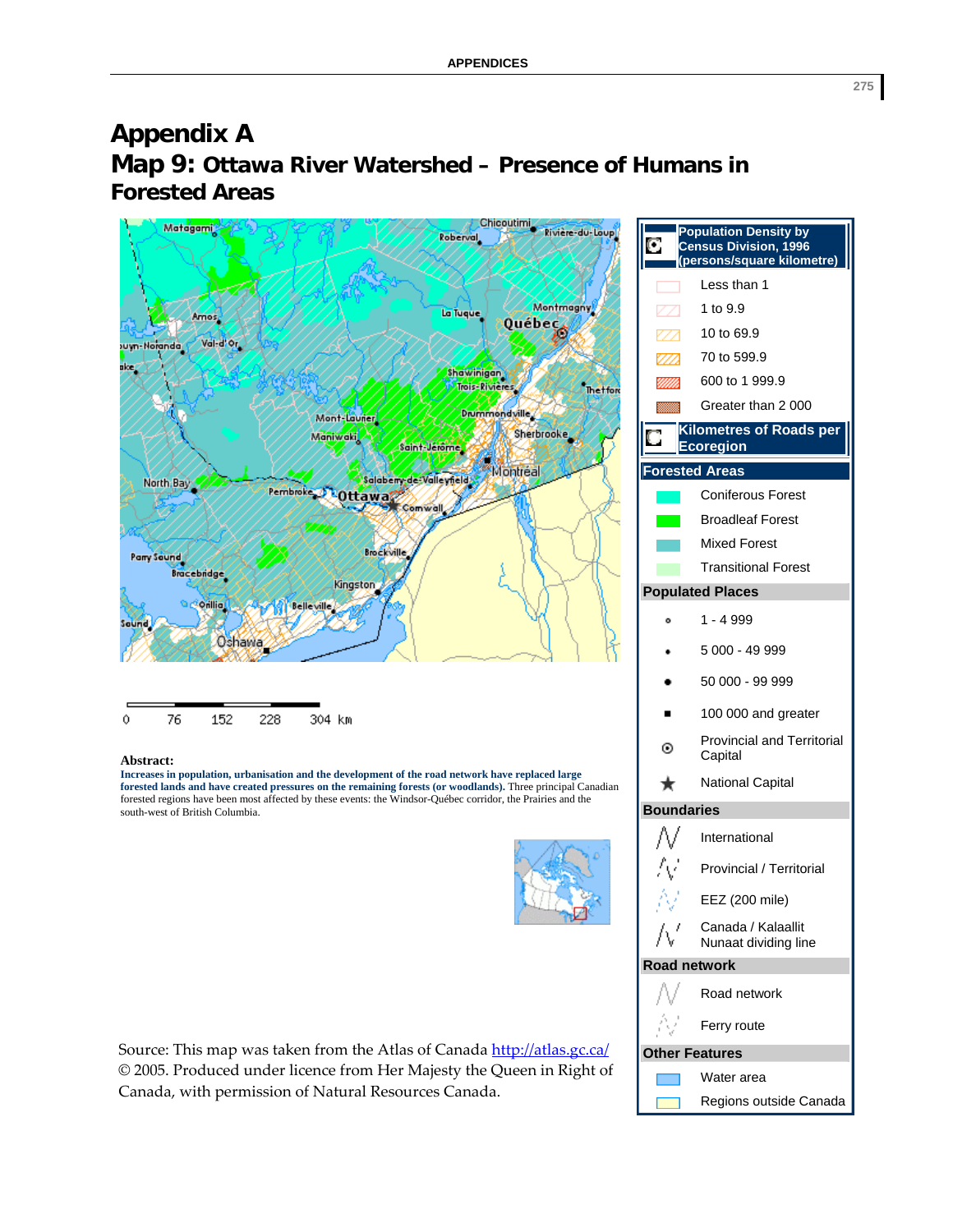### **Appendix A Map 10: Ottawa River Watershed – Land Cover**





#### **Abstract:**

**This map shows the distribution of land cover types across Canada, based on satellite data obtained in 1995.** The land cover map contains 31 classes: 12 forest; 3 shrubland; 7 tundra/grasslands; 7 developed land types including cropland, mosaic and built-up areas; and 2 water cover types.



|                                                                                                                       | <b>Land Cover Description</b>                                 |
|-----------------------------------------------------------------------------------------------------------------------|---------------------------------------------------------------|
|                                                                                                                       | Land Cover Type                                               |
|                                                                                                                       | <b>Land Cover of Canada (image)</b>                           |
|                                                                                                                       | Coniferous Forest: High<br>Density (1)                        |
|                                                                                                                       | <b>Coniferous Forest:</b><br>Medium Density -<br>Southern (2) |
| and the state of the state of the state of the state of the state of the state of the state of the state of th        | <b>Coniferous Forest:</b><br>Medium Density - Northern<br>(3) |
| <b>Contract Contract Contract Contract Contract Contract Contract Contract Contract Contract Contract Contract Co</b> | <b>Coniferous Forest: Low</b><br>Density - Southern (4)       |
|                                                                                                                       | Coniferous Forest: Low<br>Density - Northern (5)              |
|                                                                                                                       | Broadleaf Forest (6)                                          |
|                                                                                                                       | <b>Mixed Coniferous Forest</b><br>(7)                         |
|                                                                                                                       | Mixed Uniform Forest (8)                                      |
|                                                                                                                       | Mixed Heterogenous<br>Forest (9)                              |
|                                                                                                                       | <b>Mixed Broadleaf Forest</b><br>(10)                         |
|                                                                                                                       | Burns: Low Green<br>Vegetation Cover (11)                     |
|                                                                                                                       | <b>Burns: Green Vegetation</b><br>Cover (12)                  |
|                                                                                                                       | <b>Transition Treed</b><br>Shrubland (13)                     |
|                                                                                                                       | Wetland/Shrubland: High<br>Density (14)                       |
|                                                                                                                       | Wetland/Shrubland:<br>Medium Density (15)                     |
|                                                                                                                       | Grassland (16)                                                |
|                                                                                                                       | Tundra: Lichen and Others<br>(17)                             |
|                                                                                                                       | Tundra: Shrub/Lichen<br>Dominated (18)                        |
|                                                                                                                       | Tundra: Heather and<br>Herbs (19)                             |
|                                                                                                                       | Tundra: Low Vegetation<br>Cover (20)                          |
|                                                                                                                       | Tundra: Very Low<br>Vegetation Cover (21)                     |
|                                                                                                                       | Tundra: Bare Soil and<br>Rock (22)                            |
|                                                                                                                       |                                                               |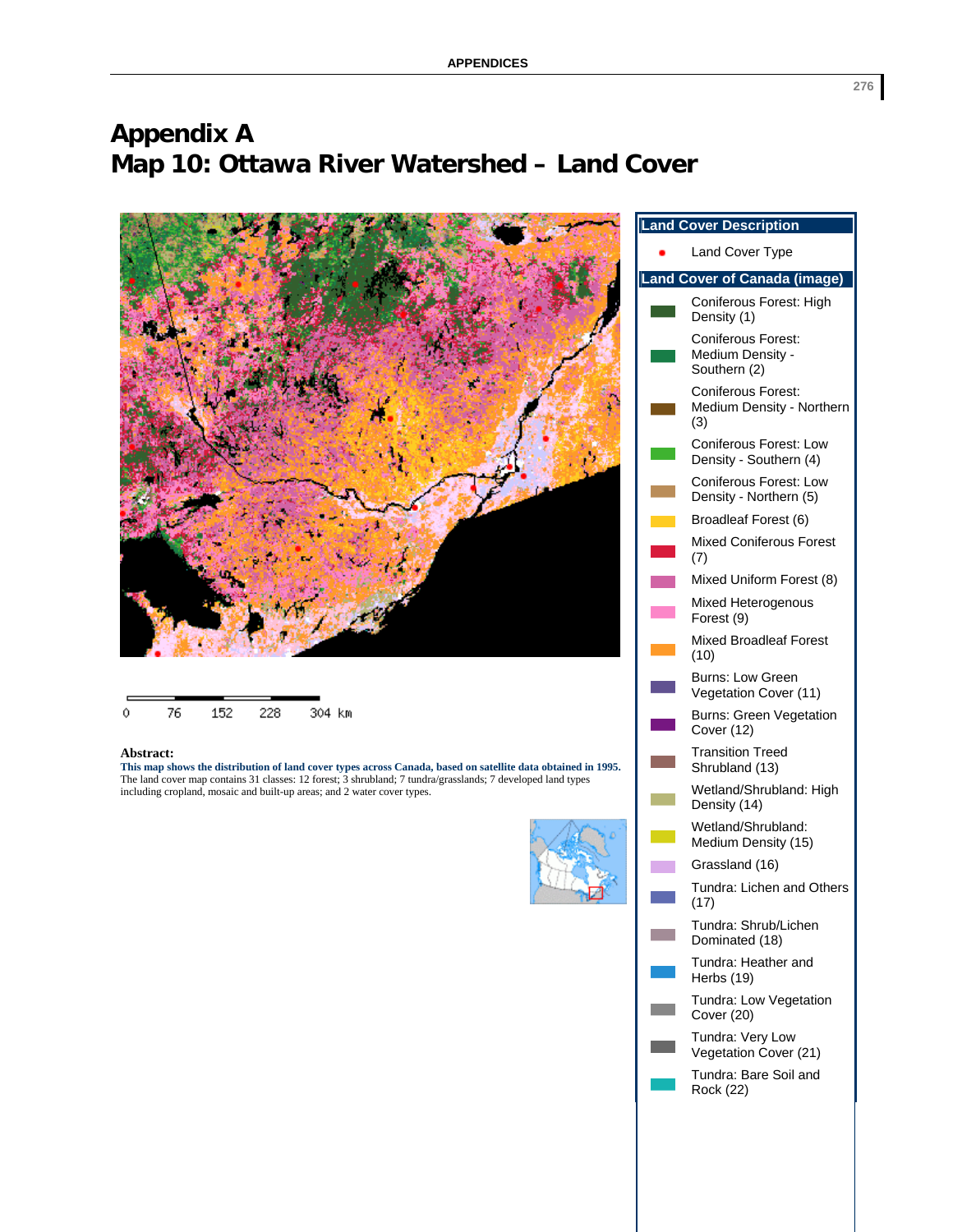

Source: This map was taken from the Atlas of Canada http://atlas.gc.ca/ © 2005. Produced under licence from Her Majesty the Queen in Right of Canada, with permission of Natural Resources Canada.

**277**